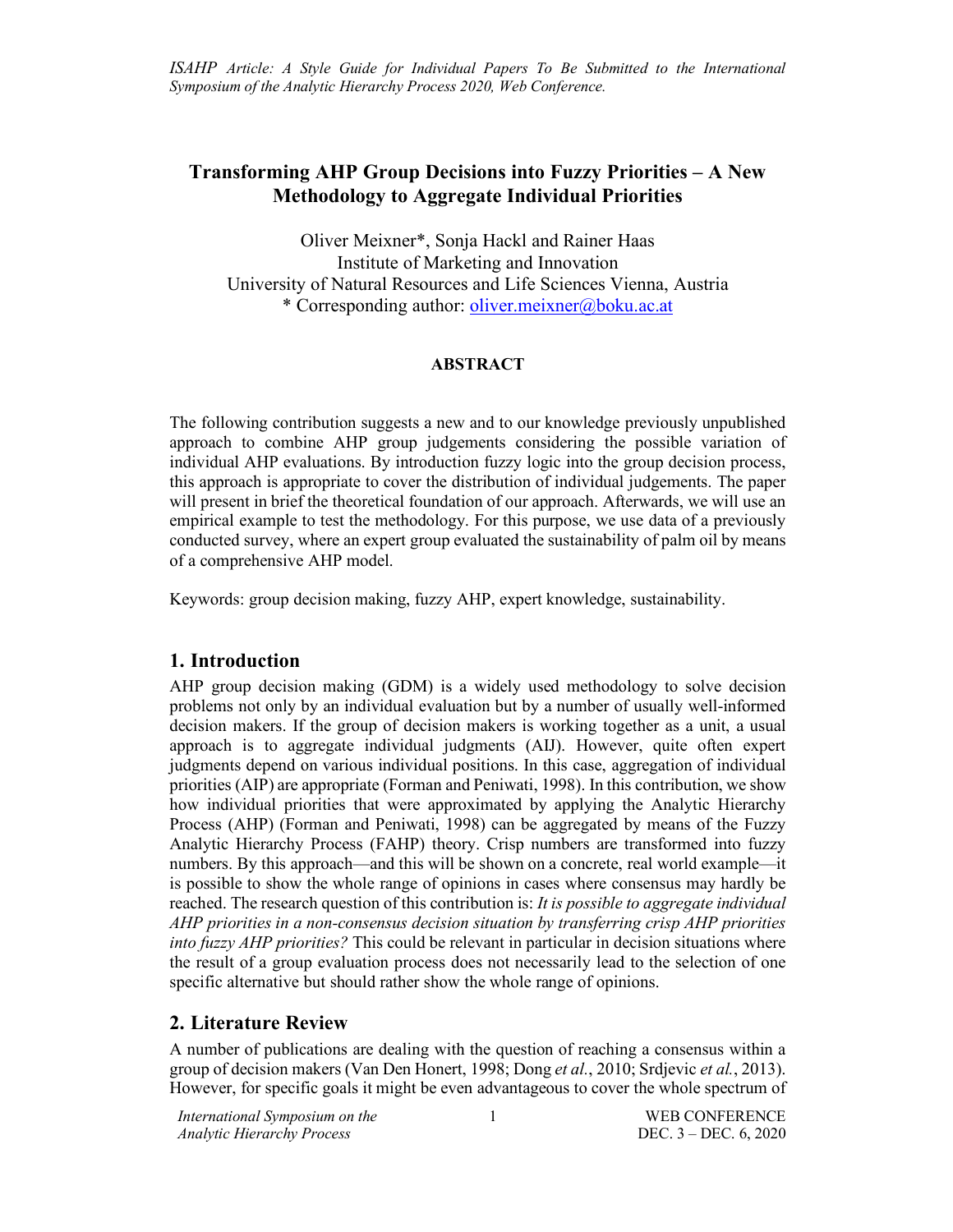answers. In this case, the following contribution is proposing a new approach of covering different opinions of decision making by transforming individual priorities into fuzzy numbers. This approach differs from existing ones, like the Aggregation of Individual Preference Structures (AIPS) (Escobar and Moreno-Jiménez, 2007), that individual objectives of different actors are completely or at least partly incorporated into the approximation of an aggregated preference structure.

Fuzzy logic can be traced back Zadeh's fuzzy sets and number of the mid 1960ies, first published in 1965 (Zadeh, 1965) and was also introduced into the AHP theory. Examples of the application of the Fuzzy AHP are found in natural resources management such as water management (Srdjevic and Medeiros, 2008), for industrial applications such as satellite mobile communication systems (Ling and Wu, 2004) or computer integrated manufacturing systems (Bozdag, Kahraman and Ruan, 2003), in project management and team formation (Wi *et al.*, 2009), to name just a few. There is also a limited body of knowledge available covering, e.g., the application of fuzzy hierarchy multiple attributes to deal with imprecision of expert judgments (Chang, Wu and Lin, 2009) (authors applied AIJ in combination of FAHP). However, to our knowledge, the full potential of FAHP was not used to cover decision situations where a consensus can hardly be reached amongst decision makers and is even not strived.

## **3. Objectives**

Within our study we will show that the proposed methodology of transforming individual evaluations using the AHP (crisp numbers) into fuzzy priorities will help to better understand the whole range of evaluations in a group decision situation. This is in particular relevant where a compromise or consensus can hardly be reached, which is usually due to differing opinions, expertise, and positions of the parties involved. The approach can be used for any AHP group decision and is not depending on any other pre-conditions than the usual ones (AHP axioms (Saaty, 1995)). The methodology will therefore rather lead to a new *interpretation* of heterogeneous group evaluations than proposing new theoretical inputs to AHP. All basic foundations are already existing and broadly discussed in literature. Therefore, we will refrain from formulating well-known theoretical foundations and focus on the concrete application of the new aggregation procedure.

#### **4. Methodology**

When introducing fuzzy logic into the AHP, the following assumptions have to be considered. Usually, fuzzy logic was integrated into AHP theory by using triangular fuzzy numbers. Hereby, the membership function  $\mu(x)$  of a triangular fuzzy number  $\widetilde{M} =$  $(l, m, u)$  with a lower limit *l*, a medium value *m* and an upper limit *u* can be described as (Chang, 1996, 650):

$$
\mu(x) = \begin{cases} \frac{x-l}{m-l}, & x \in [l,m] \\ \frac{u-x}{u-m}, & x \in [m,u] \\ 0, & otherwise \end{cases}
$$
\n(1)

It is therefore possible—with a membership function  $\mu(x)$  reaching from 0 to 1—that  $\widetilde{M}_1$ amounts from *l* to *u*, whereby  $\mu(x) = 1$  for *m* and  $\mu(x) = 0$  for all values that are smaller than *l* and larger than *u*.  $\widetilde{M}_1$  is therefore covering a whole spectrum of possible outcomes

*International Symposium on the Analytic Hierarchy Process*

2 WEB CONFERENCE DEC. 3 – DEC. 6, 2020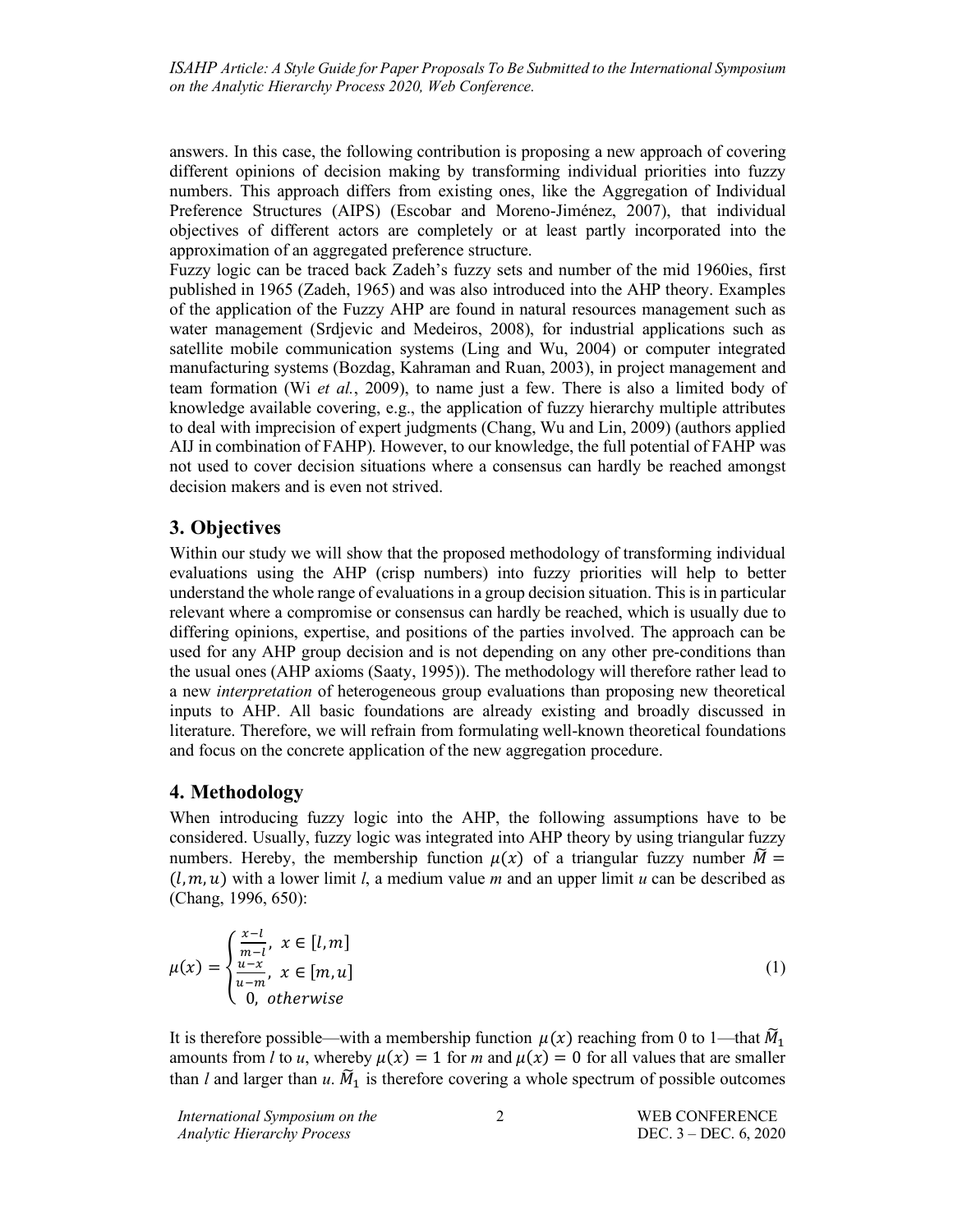and not only one data point when crisp numbers are used. The basic operations of triangular fuzzy numbers  $\widetilde{M}_1 = (l, m, u)$  number  $\widetilde{M}_2 = (l, m, u)$  are:

$$
\widetilde{M}_1 \oplus \widetilde{M}_2 = (l_1 + l_2, m_1 + m_2, u_1 + u_2) \tag{2}
$$

$$
\widetilde{M}_1 \otimes \widetilde{M}_2 \approx (l_1 l_2, m_1 m_2, u_1 u_2) \tag{3}
$$

$$
\widetilde{M}_1^{-1} \approx \frac{1}{u_1}, \frac{1}{m_1}, \frac{1}{l_1} \tag{4}
$$

Suppose we have *K* decision makers evaluating an AHP decision hierarchy containing *I* elements. Consequently, we get a priority vector  $W_{ik}$ ,  $i = 1...I$ ,  $k = 1...K$ . The basic idea of our approach—using AIP without eliminating the range of approximations—is to aggregate the individual crisp priorities  $W_{ik}$  into one fuzzy priority vector

$$
\widetilde{W}_{ik} = \{\min(W_{ik}), \overline{W}_{ik}, \max(W_{ik})\}.
$$
\n(5)

The upper limit *l* represents the minimum of all priorities for element *i*, the medium *m* for element *i* is calculated by the average priority (arithmetic mean), and the upper limit *u* is represented by the maximum of all priorities for element *i*. If the decision hierarchy is exhibits more than one hierarchy level, the multiplicative aggregation of weightings has to be done by means of the basic fuzzy operations above (Formula 2 to 4). Consequently, we approximate fuzzy weights instead of highly aggregated crisp numbers covering the whole spectrum of evaluations in a group decision situation. The following numerical example visualizes this approach.

#### **5. Data/Model Analysis**

The data used in the following example were collected within a recently finished and unpublished study where decision makers, a panel of experts in their field, evaluated the sustainability of palm oil. The AHP is widely used in natural resources management including GDM, e.g., water management (Srdjevic, 2007; Calizaya *et al.*, 2010), bioenergy (Buchholz *et al.*, 2009), or land management (Cay and Uyan, 2013). The applied AHP hierarchy was elaborated on the basis of a comprehensive literature review. The evaluation of the alternatives (see below) was done by means of quantitative information taken from previous studies. Consequently, the main task of the experts was to evaluate the importance of the criteria of the decision hierarchy by means of pairwise comparisons. The top level of the sustainability criteria consisted of the usual elements environmental, economic, and social criteria, going back to the so-called Brundtland Report of 1987 (Kuhlman and Farrington, 2010). Below this level, each of these elements was further structured into 2 to 5 sub-criteria containing measurable sustainability characteristics (e.g., "climate change" as one important element of ecological sustainability, measured in  $CO<sub>2</sub>$ -equivalents of a given alternative). The following table shows the whole decision hierarchy and also contains the approximation of the alternatives "conventional palm oil" (non-certified), "RSPO-certified palm oil", and "rapeseed oil" (as a reference product). The metric numbers are mainly based on literature covering, e.g., life cycle assessment of crops (Schmidt, 2010).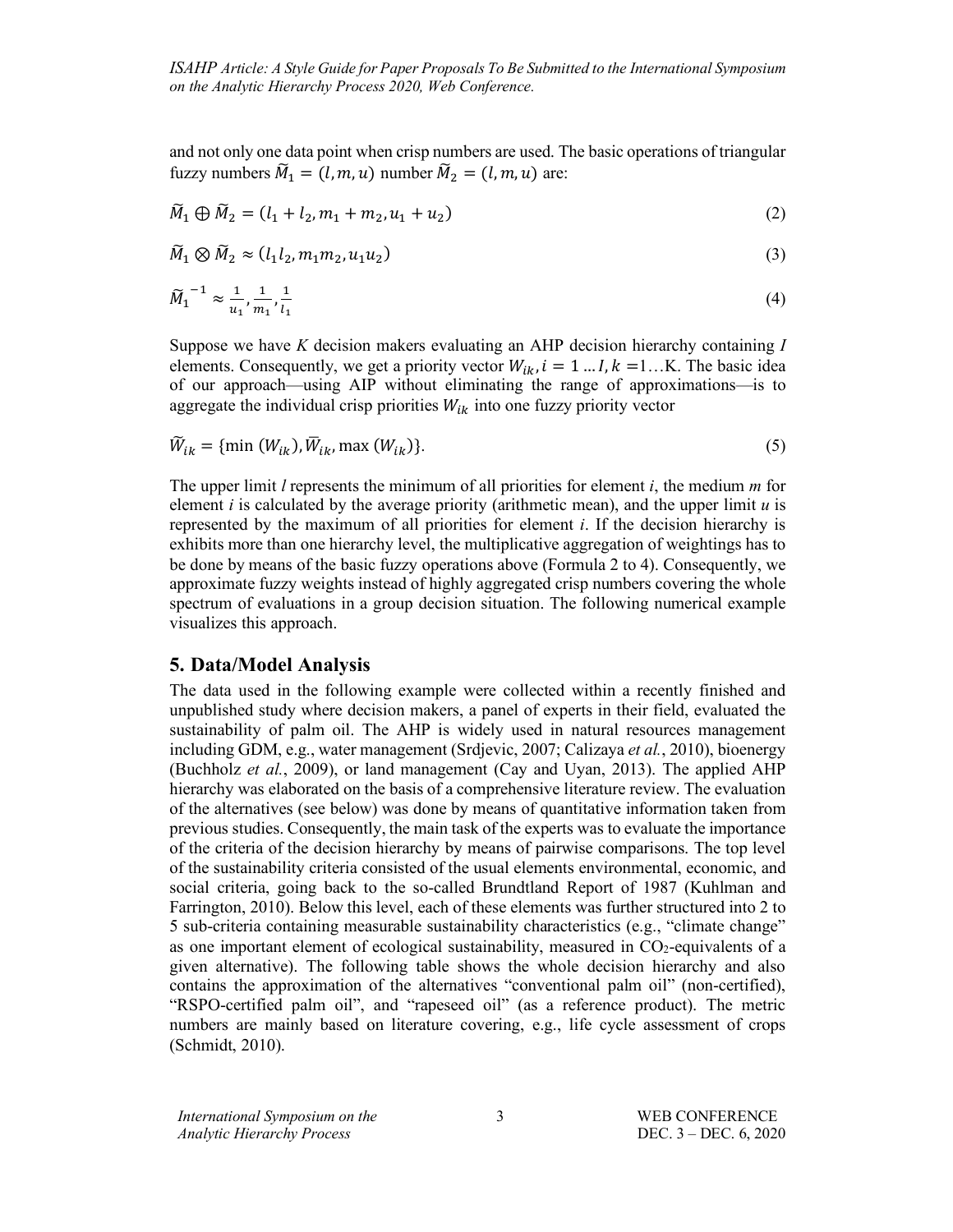| <b>Alternatives</b>  |                                     | P <sub>O</sub> | PO wi              | <b>RSPO</b> | Wi                 | RO    | Wi                 |
|----------------------|-------------------------------------|----------------|--------------------|-------------|--------------------|-------|--------------------|
| Criteria             |                                     |                |                    |             |                    |       |                    |
| 1 Ecological sust.   |                                     |                |                    |             |                    |       |                    |
| 1.1 Climate change   | $t CO2$ -equivalents                | 5.34           | 0.20               | 3.41        | 0.31               | 2.22  | 0.48               |
| 1.2 Air, water, soil | Acidification kg                    | 14.8           |                    | 10.3        |                    | 20.2  |                    |
| quality              | $SO2/t$ oil <sup>a</sup>            |                |                    |             |                    |       |                    |
|                      | Eutrophication                      | 124            | (0.30, 0.31, 0.32) | 86          | (0.43, 0.44, 0.45) | 140   | (0.23, 0.25, 0.27) |
|                      | NO <sub>3</sub> /t oil <sup>a</sup> |                |                    |             |                    |       |                    |
| 1.3 Waste            |                                     | $\mathbf b$    | 0.14               | $\mathbf b$ | 0.43               | b     | 0.43               |
| 1.4 Biodiversity     | PDF (potentially                    | 2.04           | 0.17               | 1.62        | 0.33               | 7.13  | 0.50               |
|                      | disappeared                         |                |                    |             |                    |       |                    |
|                      | fraction) / $m^2$ /                 |                |                    |             |                    |       |                    |
|                      | vear                                |                |                    |             |                    |       |                    |
| 1.5 Use of resources | Megajoul MJ / ha                    | 2.11           | 0.398              | 2.11        | 0.398              | 4.116 | 0.204              |
| 2 Economic sust      |                                     |                |                    |             |                    |       |                    |
| 2.1 Productivity     | corp yield t/ha                     | 3.75           | 0.37               | 5           | 0.49               | 1.5   | 0.15               |
| 2.2 Profitability    | USD/t                               | 700            | 0.29               | 800         | 0.33               | 900   | 0.38               |
| 2.3 Relative         | gross income of                     | 352            | 0.24               | 460         | 0.65               | 1801  | 0.11               |
| poorness             | local farm workers                  |                |                    |             |                    |       |                    |
|                      | (USD)                               |                |                    |             |                    |       |                    |
| 2.4 Inclusion        | employment and                      | $\mathbf{h}$   | 0.17               | $\mathbf b$ | 0.33               | h     | 0.50               |
|                      | income opport-                      |                |                    |             |                    |       |                    |
|                      | unities for local                   |                |                    |             |                    |       |                    |
|                      | population <sup>b</sup>             |                |                    |             |                    |       |                    |
| 3 Social sust.       |                                     |                |                    |             |                    |       |                    |
| 3.1 Basic needs      | Access to water,                    | $\mathbf{h}$   | 0.17               | $\mathbf b$ | 0.33               | h     | 0.50               |
|                      | housing, sanitary                   |                |                    |             |                    |       |                    |
|                      | facilities <sup>a</sup>             |                |                    |             |                    |       |                    |
| 3.2 Empowerment      | Information,                        | $\mathbf b$    | 0.20               | b           | 0.20               | b     | 0.60               |
|                      | knowledge, fair                     |                |                    |             |                    |       |                    |
|                      | partnership <sup>a</sup>            |                |                    |             |                    |       |                    |

**Table 1. Criteria and alternatives of the decision hierarchy to evaluate the sustainability of palm oil incl. metric values and weights.**

Alternatives *a*: Conventional palm oil (PO), RSPO-certified palm oil (RSPO), Rapeseed oil (RO)

<sup>a</sup> Two indicators available, the bandwidth was interpreted as fuzzy numbers.

**b** As results from literature are ambiguous or not completely comparable, simplified ratings were used.

To approximate the importance of the criteria of the AHP model, we asked eight national and international experts coming from different field of expertise (food producers, agriculture, NGOs, government, science). Unsurprisingly, due to their different professional occupation and varying aims of their organizations, the evaluations based on pairwise comparisons were quite heterogeneous.

#### **Table 2. Absolute weights of experts E1-E8 and transforming them into fuzzy priorities for criteria and sub-criteria.**

| Experts                      | E1   | E2   | E <sub>3</sub> | F4   | E <sub>5</sub> | E6   | E7   | E8   | min  | mean | max  | $\widetilde{W}_i$  |
|------------------------------|------|------|----------------|------|----------------|------|------|------|------|------|------|--------------------|
| Criteria                     |      |      |                |      |                |      |      |      |      |      |      |                    |
| 1 Ecological sust.           | 0.47 | 0.41 | 0.33           | 0.59 | 0.43           | 0.43 | 0.69 | 0.22 | 0.22 | 0.45 | 0.69 | (0.22, 0.45, 0.69) |
| 1.1 Climate change           | 0.20 | 0.41 | 0.20           | 0.25 | 0.33           | 0.32 | 0.46 | 0.16 | 0.16 | 0.29 | 0.46 | (0.16, 0.29, 0.46) |
| 1.2 Air, water, soil quality | 0.20 | 0.12 | 0.20           | 0.14 | 0.12           | 0.23 | 0.21 | 0.19 | 0.12 | 0.18 | 0.23 | (0.12, 0.18, 0.23) |
| 1.3 Waste                    | 0.20 | 0.07 | 0.20           | 0.14 | 0.04           | 0.04 | 0.06 | 0.19 | 0.04 | 0.12 | 0.20 | (0.04, 0.12, 0.20) |
| 1.4 Biodiversity             | 0.20 | 0.26 | 0.20           | 0.33 | 0.38           | 0.23 | 0.15 | 0.26 | 0.15 | 0.25 | 0.38 | (0.15, 0.26, 0.38) |
| 1.5 Use of resources         | 0.20 | 0.14 | 0.20           | 0.14 | 0.13           | 0.19 | 0.12 | 0.19 | 0.12 | 0.16 | 0.20 | (0.12, 0.16, 0.20) |
| 2 Economic sust.             | 0.05 | 0.26 | 0.33           | 0.08 | 0.14           | 0.14 | 0.09 | 0.46 | 0.05 | 0.19 | 0.46 | (0.05, 0.19, 0.46) |
| 2.1 Productivity             | 0.07 | 0.07 | 0.30           | 0.08 | 0.17           | 0.09 | 0.15 | 0.24 | 0.07 | 0.15 | 0.30 | (0.07, 0.15, 0.30) |
| 2.2 Profitability            | 0.04 | 0.07 | 0.10           | 0.04 | 0.17           | 0.10 | 0.09 | 0.33 | 0.04 | 0.12 | 0.33 | (0.04, 0.12, 0.33) |
| 2.3 Relative poorness        | 0.44 | 0.44 | 0.30           | 0.44 | 0.50           | 0.43 | 0.35 | 0.24 | 0.24 | 0.39 | 0.50 | (0.24, 0.39, 0.50) |
| 2.4 Inclusion                | 0.44 | 0.42 | 0.30           | 0.44 | 0.17           | 0.38 | 0.41 | 0.19 | 0.17 | 0.34 | 0.44 | (0.17, 0.34, 0.44) |
| 3 Social sust.               | 0.47 | 0.33 | 0.33           | 0.33 | 0.43           | 0.43 | 0.22 | 0.32 | 0.22 | 0.36 | 0.47 | (0.22, 0.36, 0.47) |
| 3.1 Basic needs              | 0.80 | 0.75 | 0.75           | 0.50 | 0.88           | 0.50 | 0.75 | 0.50 | 0.50 | 0.68 | 0.88 | (0.50, 0.68, 0.88) |
| 3.2 Empowerment              | 0.20 | 0.25 | 0.25           | 0.50 | 0.13           | 0.50 | 0.25 | 0.50 | 0.13 | 0.32 | 0.50 | (0.13.0.32.0.50)   |

*International Symposium on the Analytic Hierarchy Process*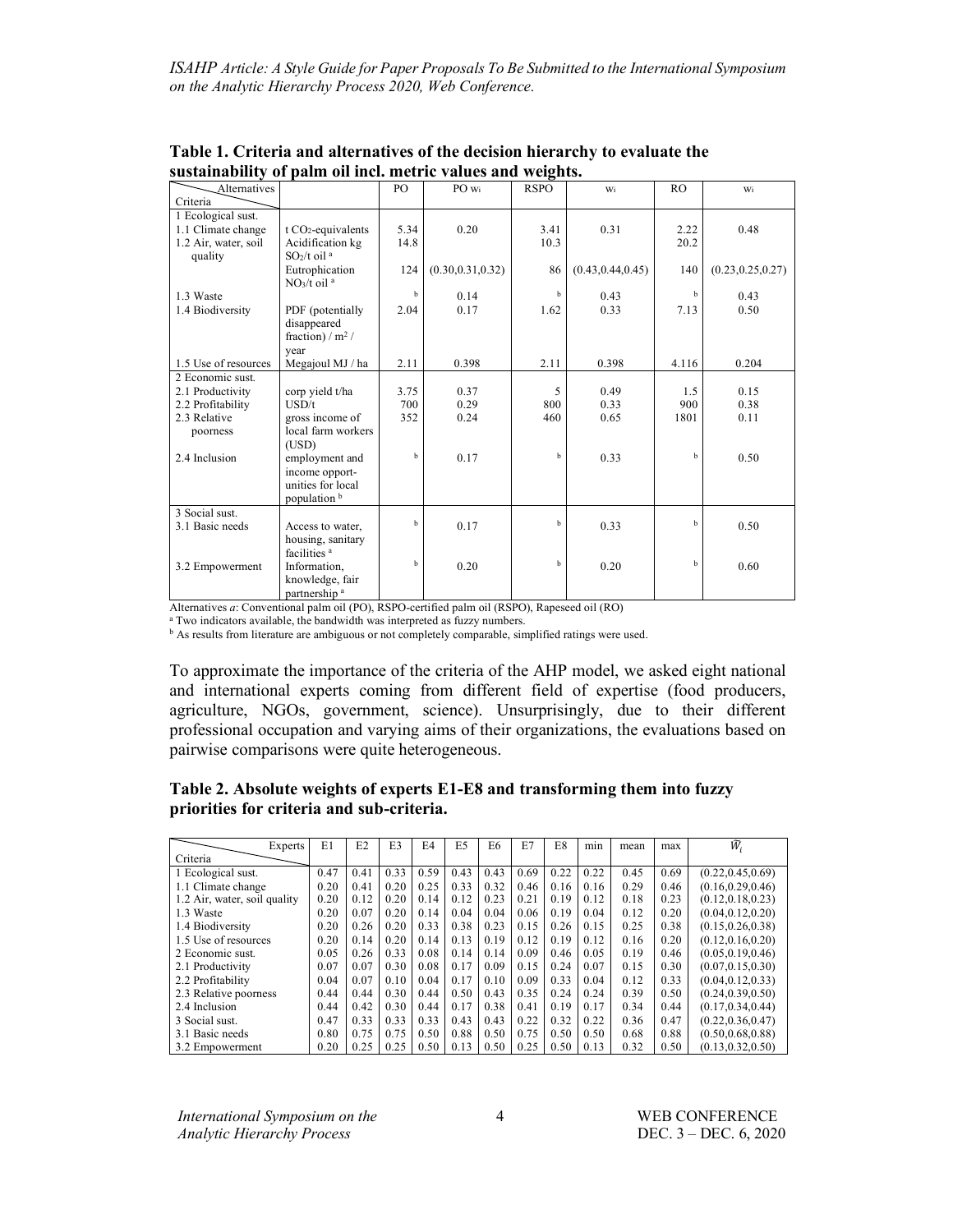Combing the AHP criteria weights in Table 2 with the quantitative evaluations of the alternatives in Table 1 finally delivers fuzzy priorities for the three alternatives. The aggregated priority vector for the alternatives *a* of the AHP hierarchy (Figure 1) amounts to  $\widetilde{W}_a = \{(0.06, 0.22, 0.53), (0.10, 0.36, 0.89), (0.13, 0.42, 0.97)\}\$  compared to  $W_a =$ (0.21,0.36,0.43) if all data were aggregated confirming the AIJ approach (building geometric means of the pairwise comparisons and combing them with the quantitative data, i.e. crisp numbers, in Table 1).



**Figure 1. Final weighting for alternatives aggregating individual judgments into fuzzy priorities.**

(Remark: All evaluations were consistent with  $CR < 0.1$ ; (Saaty, 1995))

# **6. Conclusions and Limitations**

In the case presented herein, the huge range of the fuzzy priorities shows, that the group decision was by far not homogeneous. There is a good chance that the alternative RSPOcertified palm oil should be evaluated better than the alternative rapeseed oil (using AIJ, rapeseed oil would be definitely evaluated to be the most sustainable alternative). Even the least evaluated alternative conventional palm oil was partly better evaluated than the other two alternatives (even though, the distribution of the fuzzy numbers rather suggests less favorability of conventional palm oil in view of sustainability). Obviously, the assessment of sustainability significantly depends on the individual position of the decision makers and their associated organization. E.g., NGO-representatives weighted environmental criteria considerably higher compared to decision makers from food producers. By implementing our mythology, the diversity of evaluations still is visible, heterogeneity which is quite often part of GDM—is not erased. Of course, it depends on the main goal of a GDM process. If the goal is to visualize heterogeneity, our approach seems to be quite beneficial. However, if the goal is to make an actual decision rather than initiating a discussion process, usual approaches following AIJ would be more appropriate. This is a clear limitation of our methodology. Another limitation has to be seen in the fact, that we applied AIP. Only in this case the presented approach delivers valid approximations as for the aggregation of pairwise comparisons the geometric mean has to be used. However, this our methodology could of course be further developed to cover AIJ as well.

### **7. References**

Bozdag, C. E., Kahraman, C. and Ruan, D. (2003) 'Fuzzy group decision making for selection among computer integrated manufacturing systems', *Computers in Industry*,

5 WEB CONFERENCE DEC. 3 – DEC. 6, 2020